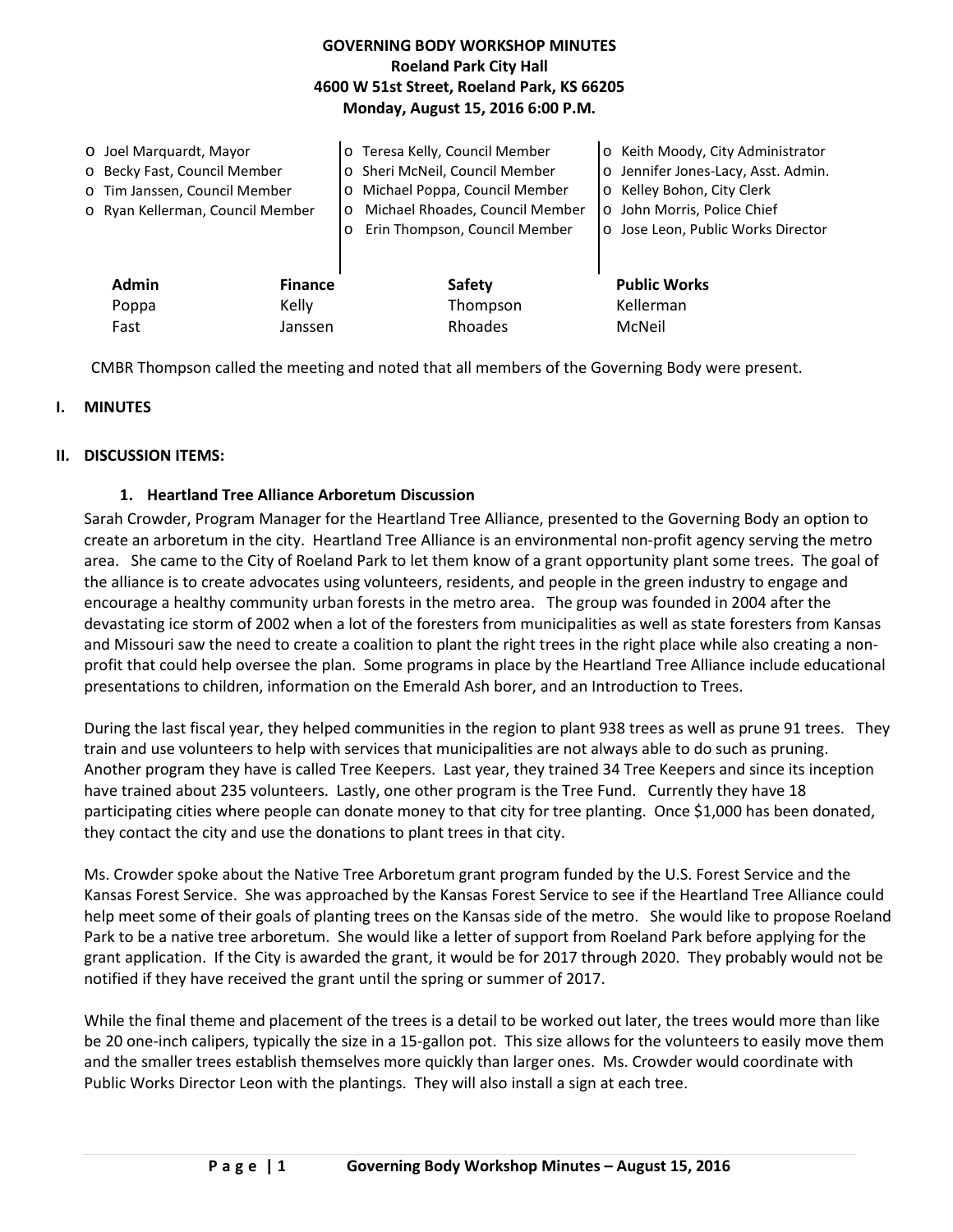The support letter Ms. Crowder is seeking will state that the City of Roeland Park is willing to make an in-kind match to the grant. Roeland Park will also offer its support in helping to plant the trees as well as water them for the following two years. Their in-kind match would include staff time, water, and fuel costs.

Public Works Director Leon said the proposed letter of support is attached to the agenda as well as a spreadsheet that was created to show the breakdown of the in-kind match. Mr. Leon clarified that of the City's cost of \$37,305, only \$13,480 would be an actual out-of-pocket cash cost, as the other items are services, time and equipment that the City would be putting into the project.

CMBR Rhoades inquired about the water buffalo. Mr. Leon said the City owns a water buffalo which is a big jug if water towed on a trailer.

The Council expressed concerns about the dollar amount of the in-kind match and Mr. Leon said he used FEMA's rate schedule for the costs to operate the equipment for one hour

CMBR Kelly noted that the City will be finished with watering the newly planted trees in time for the tree planting of this grant.

Public Works Director Leon said this item has been budgeted in the tree planting program to span over a couple of years. This proposed grant program can be used to plant those trees and they are also not required to be in a particular area and they do not have to be a native species. He added that it is a benefit as the City will not have to pay for the trees, plus it makes an immediate impact to the community. People will see that the City has reinvested back into the park where the 44 Ash trees had been removed. Staff will spend the time planting time 20 trees that the City will not have to purchase. He said another benefit is the ability to say that Roeland Park has an arboretum and is a great opportunity for the City. Mr. Leon will be working with City Forester Carl Wisdom as well as the Parks Committee, who have expressed their support, in the placement of the trees.

City Administrator Moody said the reason for the support letter is the grantor is asking how much of an effort the City is willing to make with their in-kind donation as they are donating \$209,000 to the program. He said in-kind donations are always larger than out-of-pocket donations and figure in the cost of what you would have to pay someone to do the work for you and reflects the manpower, use of equipment, as well as the purchase of water and mulch.

CMBR Poppa thanked staff for their hard work and noted that the projected hard cost is under \$5,000 a year, and has already been budgeted for.

CMBR Rhoades said he would like to see a plan in place before moving ahead to make sure it fits with the vision of the City. Public Works Director Leon said he was not ready to answer that request as of yet, but is only asking for the Council to approve the letter of support to move forward with seeking that grant funding. This is the first step in the process and needs to know if the Council likes the idea and is willing to support it. He restated that he will be working with Mr. Wisdom and the Parks Committee to come up with a planting plan. They would like to fit them in R Park, but they may not all go there. Mr. Leon said that nothing would be planted without first seeking Council approval.

CMBR Kellerman said he would like to see item moved to New Business of the Council meeting.

CMBR Thompson thanked Ms. Crowder for her presentation.

# **2. Committee Liaison Shawnee Indian Mission**

City Clerk Bohon provided the updated list of liaisons for the different committees and said that Bill Art would like to remain as liaison to the Shawnee Indian Mission.

There was agreement to add this for approval on the Consent Agenda.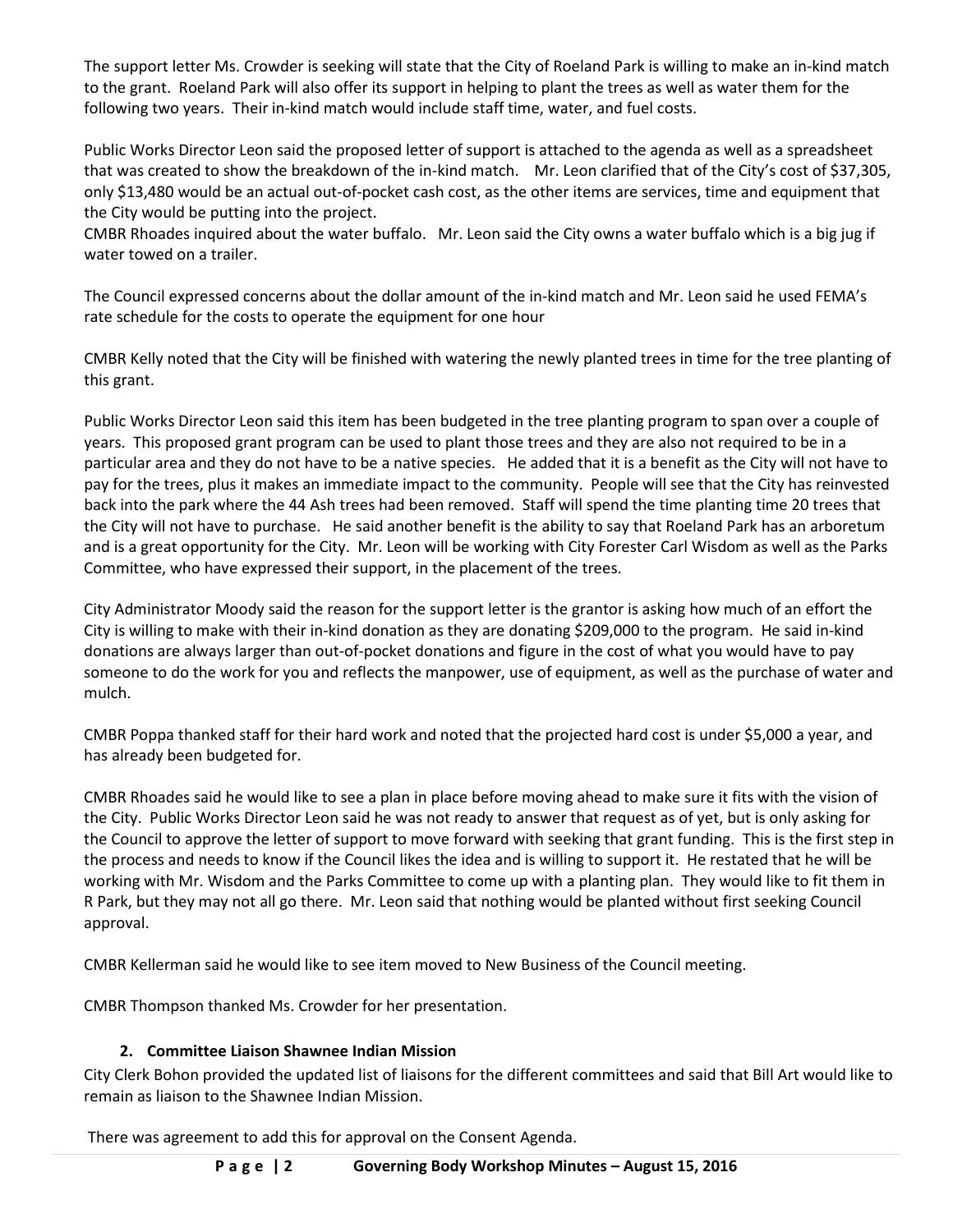## **3. Updates to Employee Handbook**

City Clerk Bohon made updates to the Employee Handbook Section E. Time Off Policies and corrected Part 2 Vacation Leave, (b) Other Employees to add "per pay period," and remove "or more per week." She also updated Section H. Safety, and added a Part 3, Conceal Carry of Firearms to reflect changes pursuant to Kansas law. There were a few typos that have been corrected in the handbook.

There was agreement to approve the changes on the Consent Agenda.

## **4. Chapter 16 Updates Exception to Lot Splits**

## *Citizen Comment*

**Teresa & Kevin Neir (4759 Windsor)** Mr. and Mrs. Neir have entered into a verbal agreement with their neighbor to the south to purchase a portion of his land. She stated that the monetary and procedural considerations imposed by City ordinance are making the purchase less than achievable. The proposed amended ordinance will allow for a smoother less costly process to make improvements to the property which will add value to the property and to the City which is a win-win for both.

Ms. Jones-Lacy said proposed ordinance was reviewed and approved by the Planning Commission at their July meeting. They support the change to the code because the current process requires re-platting, a survey and a public hearing before the Planning Commission which is definitely a costlier process. This ordinance would allow for just a survey. Administratively, the City Official can approve lot splits if they are simple lot splits.

City Administrator Moody said both the lots must remain conforming after the splits and not affect utility easements. There will still have to be a survey for both parcels, but it does not require re-platting. This will not have a detrimental impact on the density or utilities in the neighborhood, and it makes sense to eliminate the barrier of residents being able to invest their properties.

There was agreement to move this to the Consent Agenda for approval.

### **5. Approval of Special Use Permit Request**

Ms. Jones-Lacy said the special use permit was approved by the Planning Commission at the July meeting during a public hearing for the 47<sup>th</sup> and Mission commercial vacant lot. The new owners are asking to be able to continue to allow parking on the spot. Stipulations by the Planning Commission would be that there would be 34 parking spaces until April 1, 2017. It would also allow indefinite parking on Spaces 8, 9, 10, 11, 12 and 13 of the site plan. Sports 25-31 are in the right-of-way. By May 1, 2017, one of the two following conditions must be met:

- All foundations, asphalt, debris will be demolished and removed and the ground reseeded for grass; or
- The owner of the property has broken ground for a new restaurant.

They will continue with their general liability insurance up to a \$1,000,000 with the City as an additional named insured, which is what was in place with the previous tenant. They will also submit of weekly maintenance plans of the property to be approved by City staff.

Ms. Jones-Lacy said they have submitted a letter of maintenance that is in the packet as well as a restaurant site plan of a potential idea of the developers.

The representative for the developer said that they need the 12 spaces, but it is not critical that they be on County Line Road versus Mission Road. They will need permanent parking, not necessarily for Taco Republic, but for the new restaurant to be built on the site.

Mayor Marquardt said he did not want to approve a dedication of parking stalls in Roeland Park for another restaurant not in the City.